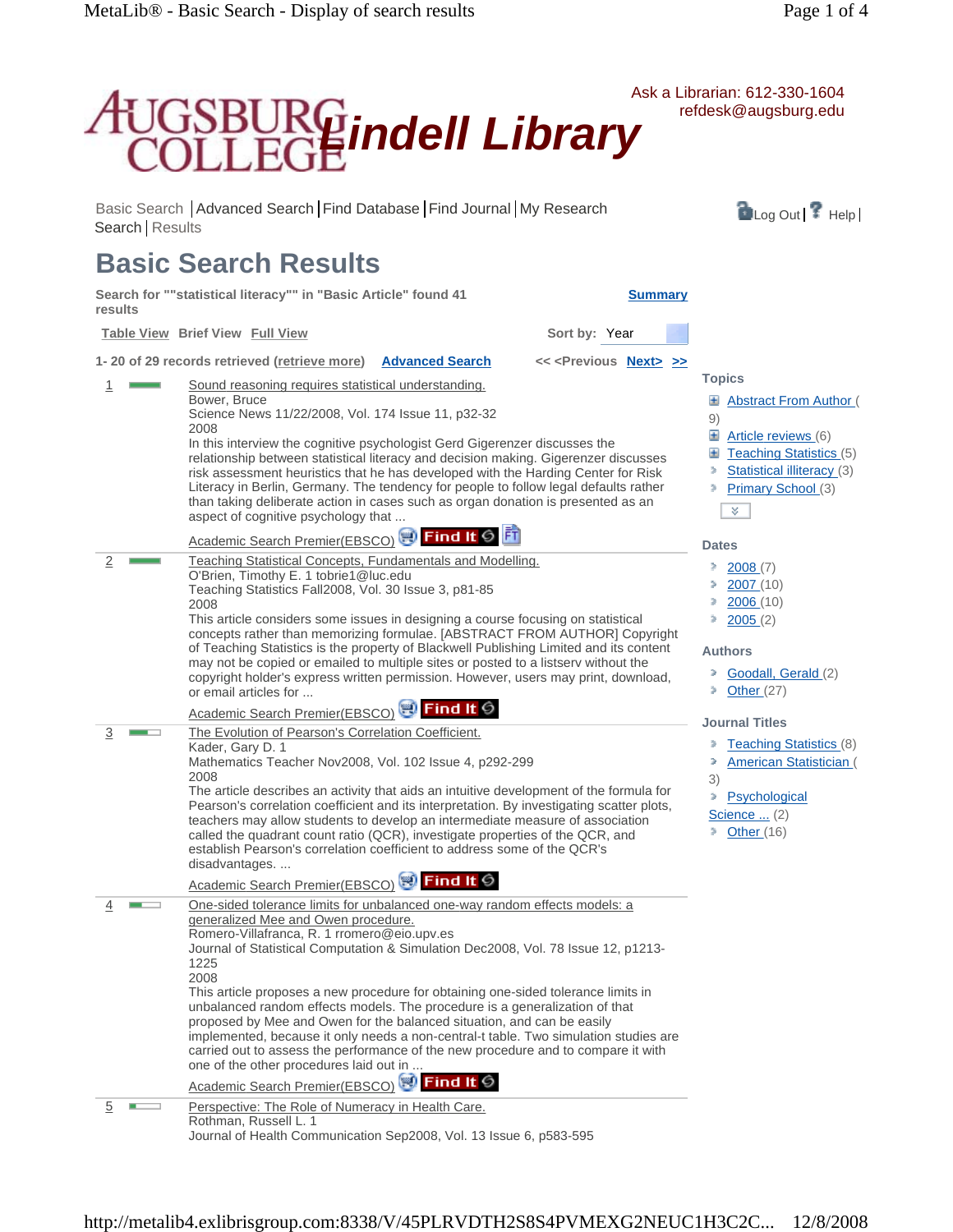|    | 2008                                                                                                                                                                                                                                                                                                                                                                                                                                                                                                                                                                                                                                                                                                                             |
|----|----------------------------------------------------------------------------------------------------------------------------------------------------------------------------------------------------------------------------------------------------------------------------------------------------------------------------------------------------------------------------------------------------------------------------------------------------------------------------------------------------------------------------------------------------------------------------------------------------------------------------------------------------------------------------------------------------------------------------------|
|    | Numeracy, the "ability to understand and use numbers in daily life" is an important<br>but understudied component of literacy. Numeracy-related tasks are common in<br>health care and include understanding nutrition information, interpreting blood sugar<br>readings and other clinical data, adjusting medications, and understanding probability<br>in risk communication. While literacy and numeracy are strongly correlated, we have<br>identified many patients                                                                                                                                                                                                                                                        |
|    | Academic Search Premier(EBSCO) <sup>(3)</sup> Find It S                                                                                                                                                                                                                                                                                                                                                                                                                                                                                                                                                                                                                                                                          |
| 6  | Children's early numeracy in England, Finland and People's Republic of China.<br>Aunio, Pirjo 1 pirjo.aunio@nmi.fi<br>International Journal of Early Years Education Oct2008, Vol. 16 Issue 3, p203-221<br>2008<br>This research investigated the similarities and differences between countries in<br>young children's early numeracy skills related to age, culture, and gender. The<br>participants were five-year-old children from Beijing (People's Republic of China),<br>England, and Finland. The rationale for the cross-cultural comparison originates from<br>research results with older children showing that Asian children outperform children<br>from America or<br>Academic Search Premier(EBSCO) SO Find It S |
| 7  | NUMERACY TEST IS UNREALISTIC FOR THE CLINICAL ENVIRONMENT.                                                                                                                                                                                                                                                                                                                                                                                                                                                                                                                                                                                                                                                                       |
|    | Coben, Diana<br>Nursing Standard 2/6/2008, Vol. 22 Issue 22, p33-33<br>2008<br>A letter to the editor is presented in response to the article concerning the unrealistic<br>nature of numeracy tests for nurses in the clinical environment that was published in<br>the January 23, 2008 issue.                                                                                                                                                                                                                                                                                                                                                                                                                                 |
|    | Academic Search Premier(EBSCO) <b>Princil It O</b>                                                                                                                                                                                                                                                                                                                                                                                                                                                                                                                                                                                                                                                                               |
| 8  | Statistical Literacy: A Prerequisite for Evidence-Based Medicine.<br>Monahan, John 1<br>Psychological Science in the Public Interest Nov2007, Vol. 8 Issue 2, pi-ii<br>2007<br>The article presents the author's view on the prevalence of statistical illiteracy in<br>healthcare centers, consultation rooms, and courtrooms. He argues that doctors and<br>patients as well as judges and juries have less knowledge in the interpretation of<br>medical frequencies that hampers the trade-off between benefit and costs. He<br>comments on the importance of health risk communication and evidence-based<br>medicine. Furthermore, he mentions                                                                             |
|    | Academic Search Premier(EBSCO) <b>Princil It S</b>                                                                                                                                                                                                                                                                                                                                                                                                                                                                                                                                                                                                                                                                               |
| 9  | Statistical Literacy for Readers of Pediatrics: A Moving Target.<br>Hellems, Martha A. 1 mab4c@virginia.edu<br>Pediatrics Jun2007, Vol. 119 Issue 6, p1083-1088<br>2007<br>OBJECTIVE. Pediatric residents are expected to study research design and<br>statistical methods to enable them to critically appraise the pediatric literature and<br>apply the findings to patient care. However, it is not clear how best to teach these                                                                                                                                                                                                                                                                                            |
|    | skills or even which statistical concepts are most important. An earlier study<br>demonstrated that the statistical complexity of articles published in Pediatrics<br>increased from 1952 to 1982.                                                                                                                                                                                                                                                                                                                                                                                                                                                                                                                               |
|    | Academic Search Premier(EBSCO) <b>No Find It O</b> FI<br><b>IASE Matters.</b>                                                                                                                                                                                                                                                                                                                                                                                                                                                                                                                                                                                                                                                    |
| 10 | Teaching Statistics Fall2007, Vol. 29 Issue 3, pi-iv<br>2007<br>The article presents information on competitions, conferences, and educational<br>programs related to statistics. The International Statistical Literacy Program of the<br>International Association for Statistical Education will conduct a school competition in<br>Brazil in September-December 2007. The first meeting of the United States<br>Conference on the Teaching of Statistics which was held in May 2007 in Ohio,<br>brought together several statistics<br><b>Academic Search Premier(EBSCO)</b>                                                                                                                                                 |
|    | Academic Search Premier(EBSCO) <b>Port Find It 6</b><br>Duplicate item                                                                                                                                                                                                                                                                                                                                                                                                                                                                                                                                                                                                                                                           |
| 11 |                                                                                                                                                                                                                                                                                                                                                                                                                                                                                                                                                                                                                                                                                                                                  |
|    | Responsive curriculum design in a statistics service unit.<br>Coutis, P. F. 1 coutip@hillsgrammar.nsw.edu.au<br>International Journal of Mathematical Education in Science & Technology 2007, Vol.<br>38 Issue 4, p501-515<br>2007                                                                                                                                                                                                                                                                                                                                                                                                                                                                                               |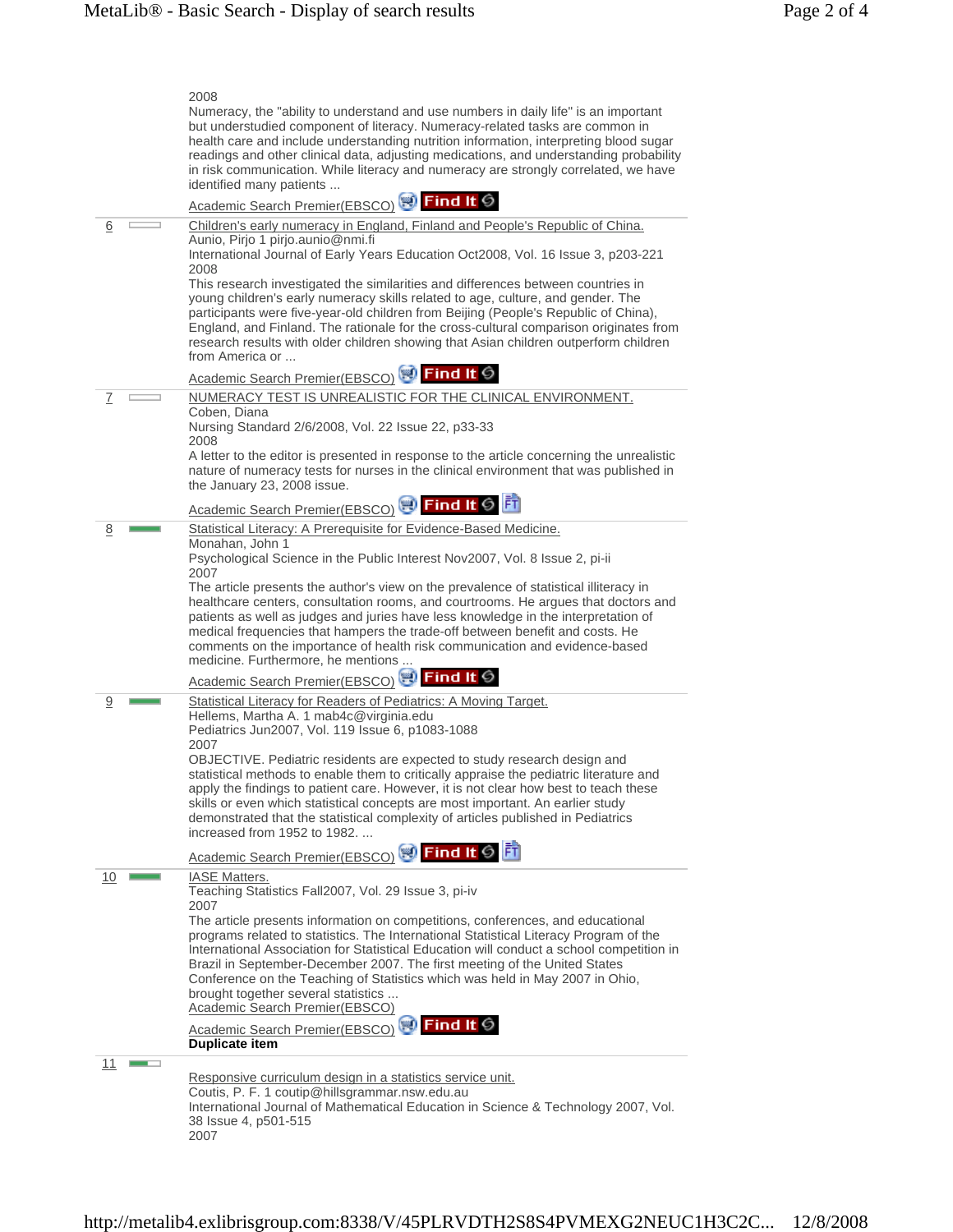|            | Many students have difficulty when first exposed to statistical concepts. In the case<br>of service teaching arrangements where the focus is more on the statistical literacy<br>needs of the profession and concepts need to be developed in short time frames the<br>challenges are even more imposing, particularly if cohorts contain substantial<br>numbers of non-English speaking background (NESB) students. In this paper the<br>results of a responsive                                                                                                                                                                                                                     |
|------------|---------------------------------------------------------------------------------------------------------------------------------------------------------------------------------------------------------------------------------------------------------------------------------------------------------------------------------------------------------------------------------------------------------------------------------------------------------------------------------------------------------------------------------------------------------------------------------------------------------------------------------------------------------------------------------------|
|            | Academic Search Premier(EBSCO) <b>N</b> Find It S                                                                                                                                                                                                                                                                                                                                                                                                                                                                                                                                                                                                                                     |
| 12         | Helping Doctors and Patients Make Sense of Health Statistics.<br>Gigerenzer, Gerd 1,2 gigerenzer@mpib-berlin.mpg.de<br>Psychological Science in the Public Interest Nov2007, Vol. 8 Issue 2, p53-96<br>2007<br>Many doctors, patients, journalists, and politicians alike do not understand what<br>health statistics mean or draw wrong conclusions without noticing. Collective<br>statistical illiteracy refers to the widespread inability to understand the meaning of<br>numbers. For instance, many citizens are unaware that higher survival rates with<br>cancer screening do not imply longer life, or that the statement that mammography<br>screening reduces the risk of |
|            | Academic Search Premier(EBSCO) N Find It S                                                                                                                                                                                                                                                                                                                                                                                                                                                                                                                                                                                                                                            |
| <u>13</u>  | A First Course in Statistical Methods.<br>Marasinghe, Mervyn 1<br>American Statistician Feb2007, Vol. 61 Issue 1, p95-97<br>2007<br>The article reviews the book "A First Course in Statistical Methods," by R. Lyman Ott<br>and Michael T. Longnecker.                                                                                                                                                                                                                                                                                                                                                                                                                               |
|            | Academic Search Premier(EBSCO) N Find It S                                                                                                                                                                                                                                                                                                                                                                                                                                                                                                                                                                                                                                            |
| 14         | Seeing Through Statistics (3rd ed.)/Mind on Statistics (3rd ed.).                                                                                                                                                                                                                                                                                                                                                                                                                                                                                                                                                                                                                     |
|            | Cavanaugh, Joseph 1<br>American Statistician Feb2007, Vol. 61 Issue 1, p95-95<br>2007                                                                                                                                                                                                                                                                                                                                                                                                                                                                                                                                                                                                 |
|            | The article reviews two books including "Seeing Through Statistics," 3rd ed., by<br>Jessica M. Utts, "Mind on Statistics," 3rd ed., by Jessica M. Utts and Robert F.<br>Heckard.                                                                                                                                                                                                                                                                                                                                                                                                                                                                                                      |
|            | Academic Search Premier(EBSCO) N Find It S                                                                                                                                                                                                                                                                                                                                                                                                                                                                                                                                                                                                                                            |
| 15         | EDITORIAL.<br>Goodall, Gerald<br>Teaching Statistics Summer2007, Vol. 29 Issue 2, p33-33<br>2007<br>The article discusses various reports published within the issue, including "Estimating<br>Mortality in War-Time Iraq: A Controversial Survey with Important Lessons for<br>Students," by Fernando De Maio and "Teaching Statistics-Despite Its Applications,"<br>by Jim Ridgway and colleagues.                                                                                                                                                                                                                                                                                  |
|            | Academic Search Premier(EBSCO) SO Find It                                                                                                                                                                                                                                                                                                                                                                                                                                                                                                                                                                                                                                             |
| <u> 16</u> | Nature Calls.<br>Young, Susan<br>Times Educational Supplement 1/26/2007 Issue 4721, special section p44-45<br>2007<br>The article discusses the study of birds as a means to students' learning about<br>science, becoming literate, and numerate. The Big Schools Birdwatch is discussed<br>as a curriculum inclusion, and the Tuckwood First School in Norwich, England is<br>presented as an exemplary user. The program is sponsored by the Royal Society for<br>the Protection of Birds.                                                                                                                                                                                         |
|            | Academic Search Premier(EBSCO) N Find It S                                                                                                                                                                                                                                                                                                                                                                                                                                                                                                                                                                                                                                            |
| 17         | Finding inquiry in discourses of audit and reform in primary schools.<br>Williams, Julian 1 julian.williams@manchester.ac.uk<br>International Journal of Educational Research Feb2007, Vol. 46 Issue 1/2, p57-67<br>2007                                                                                                                                                                                                                                                                                                                                                                                                                                                              |
|            | Abstract: In this paper we examine the discourses of Primary school numeracy<br>coordinators responsible for auditing, monitoring and supporting their colleagues in<br>relation to the introduction and embedding of the National Numeracy Strategy (NNS)<br>in the UK. Cultural-Historical Activity Theory (CHAT) focuses our analysis on the<br>contradictory coupling of school, NNS and audit systems with our R&D project<br>through boundary objects and crossers.                                                                                                                                                                                                             |
|            | Academic Search Premier(EBSCO) Report of Lt S                                                                                                                                                                                                                                                                                                                                                                                                                                                                                                                                                                                                                                         |
| <u> 18</u> | Statistical Literacy at School: Growth and Goals.                                                                                                                                                                                                                                                                                                                                                                                                                                                                                                                                                                                                                                     |
|            | Coupland, Mary<br>Australian Mathematics Teacher Oct2006, Vol. 62 Issue 4, p24-25                                                                                                                                                                                                                                                                                                                                                                                                                                                                                                                                                                                                     |